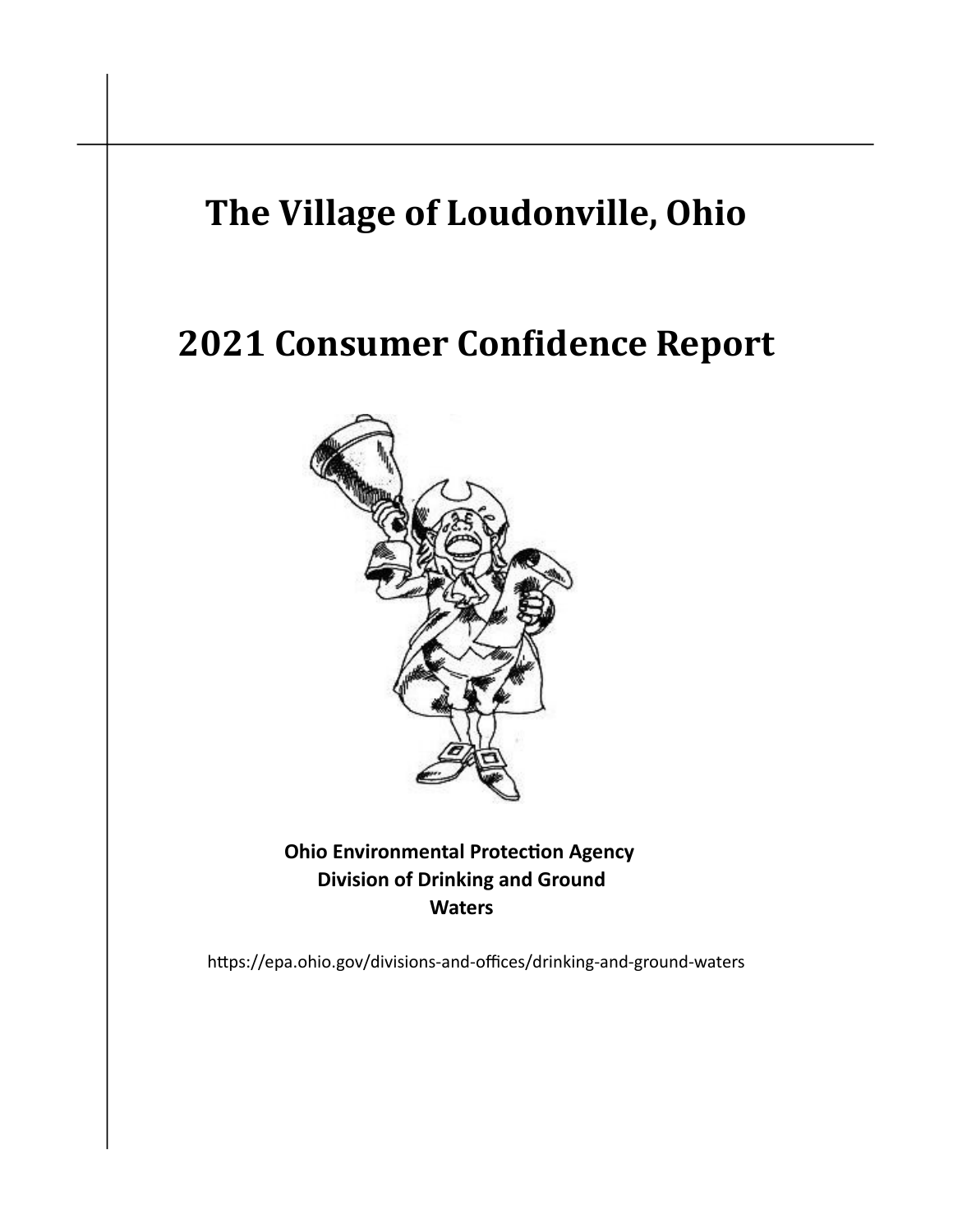# **Loudonville Village**

## Drinking Water Consumer Confidence Report for 2021

The **Village of Loudonville** has prepared the following report to provide information to you, the consumer, on the quality of our drinking water. Included within this report is general health information, water quality test results, how to participate in decisions concerning your drinking waterand water system contacts.

On November 16, 2021 the Village of Loudonville received a notice of endorsement and approval from the Ohio EPA for the recently developed Loudonville Drinking Water Source Protection Plan. This plan was prepared by Arcadis, Inc. on behalf of the Village of Loudonville, and completed with the assistance of the Village of Loudonville Source Water Protection Team.

Actions already implemented as part of the plan include the posting of signage on the perimeter of the designated Source Water Protection Area, and informational placards on storm water inflows that are in direct connection with the Black Fork of the Mohican River in the vicinity of the Water Treatment Plant and wellfields.

#### **Source Water Information**

 The Village of Loudonville receives its drinking water from wells, which draw from a ground water source known as the Blackfork Mohican River Aquifer.

The following paragraphs are excerpted from a Source Water Susceptibility Analysis published by the Ohio EPA in 2003:

The aquifer that supplies drinking water to the Village of Loudonville's wellfield has a high susceptibility to contamination. This determination was made because of the following reasons:

< The depth to water in the sand and gravel aquifer is less than 10 feet below the ground surface;

 $\le$  The sand and gravel aquifer material is continuous to the surface;

< The topography is relatively flat, allowing for a significant amount of precipitation to infiltrate into the ground instead of running off; and

< Potential contaminant sources exist in the protection area.

Water quality data collected to meet public water supply requirements provide a direct measurement for the presence of contamination in drinking water. Water quality data were evaluated using the drinking water compliance database at Ohio EPA. The available water quality data do not indicate that contamination has impacted the aquifer. Because the compliance sampling requirements are for treated water, the lack of water quality impacts is not a certain indication of the lack of contamination. This determination is limited by the sampling that is performed for the water system.

The Village of Loudonville has identified six potential contaminant sources that lie within the wellhead/source water protection area for the wellfield, five of which lie within the inner management zone, or one-year timeof-travel zone. The sources include leaky underground storage tanks, roadways and a river.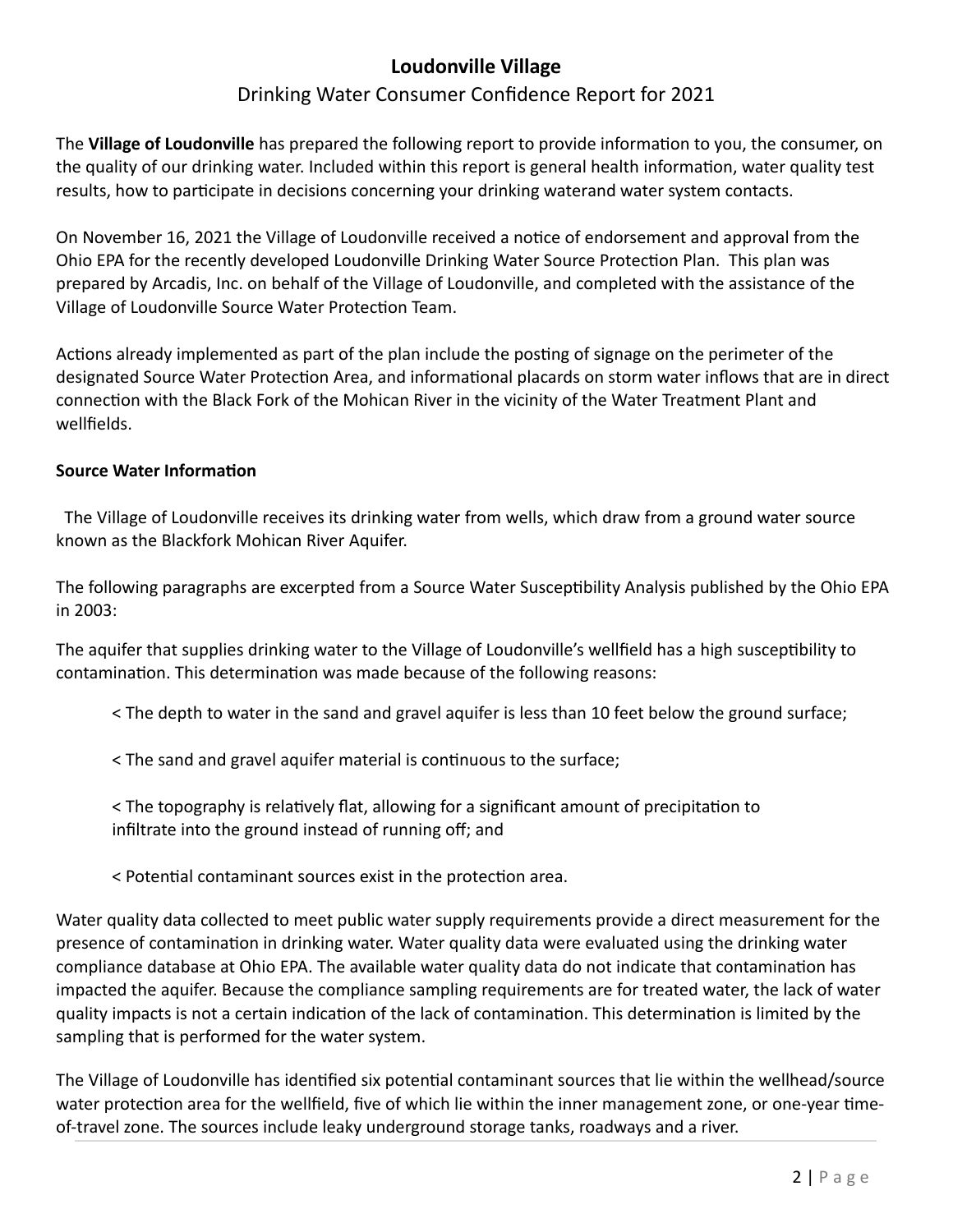Consequently, the likelihood that the Village of Loudonville's source of drinking water could become contaminated is high and it is critical that potential contaminant sources are handled carefully with the implementation of appropriate protective strategies.

Instructions to access maps and additional source water protection information are available from the Ohio EPA Source Water Protection website page at :

https://epa.ohio.gov/divisions-and-offices/drinking-and-ground-waters/source-water-protection-andunderground-injection-control-(UIC)/source-water-assessment-and-protection-program

Consumers may also follow the direct link to the Village of Loudonville Source Water Assessment Information report at:

## *h"p://wwwapp.epa.ohio.gov/gis/swpa/OH0301012.pdf*

A Source Water Protection Information Page has been published on the Village of Loudonville website at :

#### https://loudonville-oh.us/loudonville-source-water-protection-information/

Additional questions concerning the Loudonville Source Water Protection Plan can be directed to the Loudonville Village Administrator by phone at (419) 994-3214, or by email to c.young@loudonville-oh.us.

#### **What** are sources of contamination to drinking water?

The sources of drinking water (both tap water and bottled water) include rivers, lakes, streams, ponds, reservoirs, springs, and wells. As water travels over the surface of the land or through the ground, it dissolves naturally-occurring minerals and, in some cases, radioactive material, and can pick up substances resulting from the presence of animals or from human activity.

Contaminants that may be present in source water include: (A) Microbial contaminants, such as viruses and bacteria, which may come from sewage treatment plants, septic systems, agricultural livestock operations and wildlife; (B) Inorganic contaminants, such as salts and metals, which can be naturally- occurring or result from urban storm water runoff, industrial or domestic wastewater discharges, oil andgas production, mining, or farming; (C) Pesticides and herbicides, which may come from a variety of sources such as agriculture, urban storm water runoff, and residential uses; (D) Organic chemical contaminants, including synthetic and volatile organic chemicals, which are by-products of industrial processes and petroleum production, and can also come from gas stations, urban storm water runoff, and septic systems;  $(E)$  Radioactive contaminants, which can be naturally-occurring or be the result of oil and gas production and mining activities.

In order to ensure that tap water is safe to drink, USEPA prescribes regulations which limit the amount of certain contaminants in water provided by public water systems. FDA regulations establish limits for contaminants in bottled water which must provide the same protection for public health.

Drinking water, including bottled water, may reasonably be expected to contain at least small amounts of some contaminants. The presence of contaminants does not necessarily indicate that water poses a health risk. More information about contaminants and potential health effects can be obtained by calling the Federal Environmental Protection Agency's Safe Drinking Water Hotline (1-800-426-4791).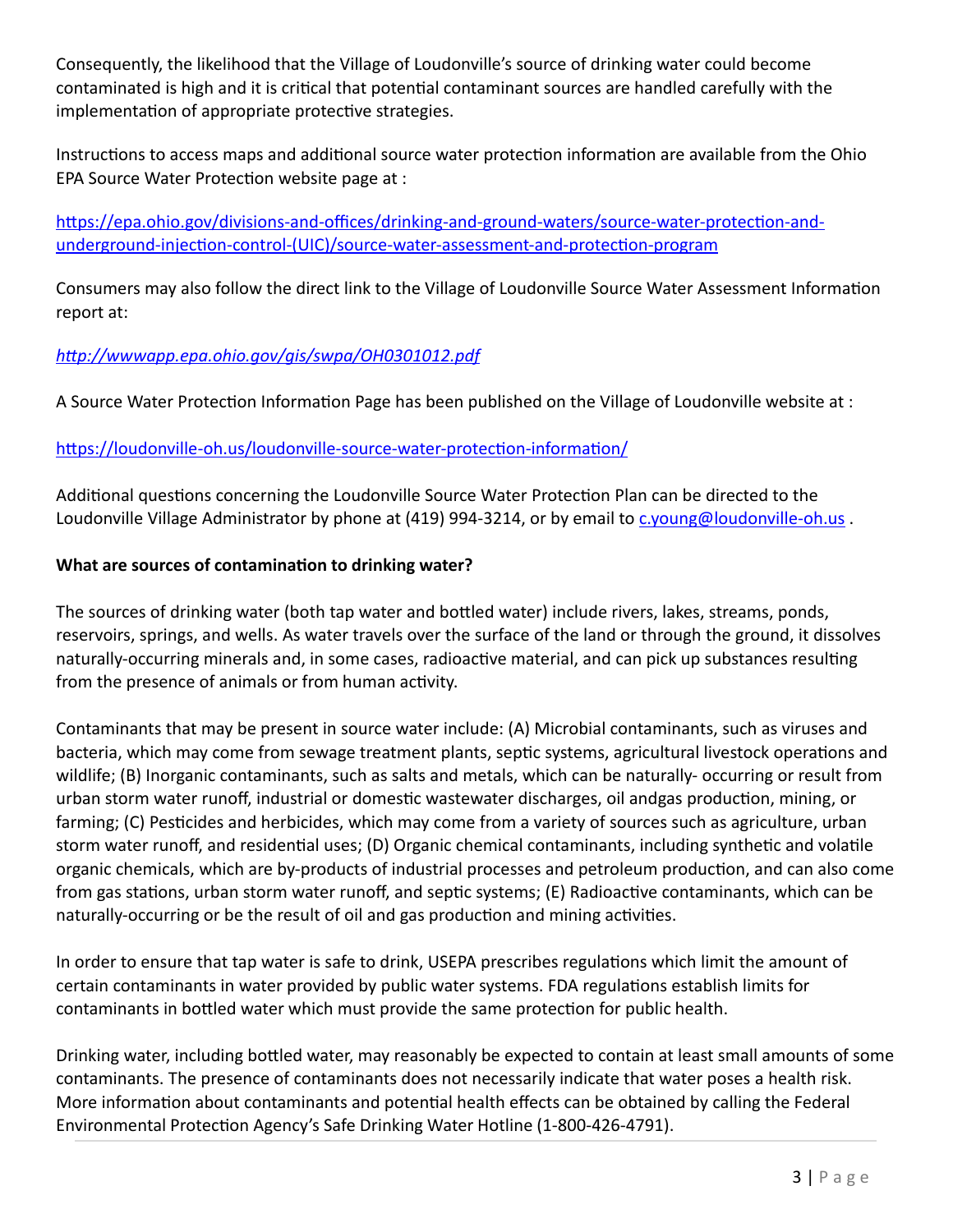#### **Who** needs to take special precautions?

Some people may be more vulnerable to contaminants in drinking water than the general population. Immuno-compromised persons, such as persons with cancer undergoing chemotherapy, persons who have undergone organ transplants, people with HIV/AIDS or other immune system disorders, some elderly, and infants can be particularly at risk from infection. These people should seek advice about drinking water from their health care providers. EPA/CDC guidelines on appropriate means to lessen therisk of infection by Cryptosporidium and other microbial contaminants are available from the Safe Drinking Water Hotline (1-800-426-4791).

#### **About your drinking water.**

The EPA requires regular sampling to ensure drinking water safety. The **Loudonville Village water system** conducted sampling for *{bacteria; inorganic contaminants; disinfection byproducts; residual disinfectants and lead and copper* during *2021*. Samples were collected for a total of *15* different contaminants most of which were not detected in the **Loudonville Village** water supply. The Ohio EPA requires us to monitor for some contaminants less than once per year because the concentrations of these contaminants do not change frequently. Some of our data, thoughaccurate, are more than one year old.

#### **Monitoring & Reporting Violations & Enforcement Actions**

During the month of December, 2021, Loudonville Village failed to monitor a required sampling as follows:

The LOUDONVILLE VILLAGE was in violation of Ohio Administrative Code (OAC) Rule 3745-81- 51 for failure to comply with total coliform monitoring requirements.

Monitoring Period: December 2021

Required Coliform Monitoring: 3 routine per month

Sample Results Submitted: 2 routine samples

A Public Notice of Violation and actions taken to correct future violations are included later in this report.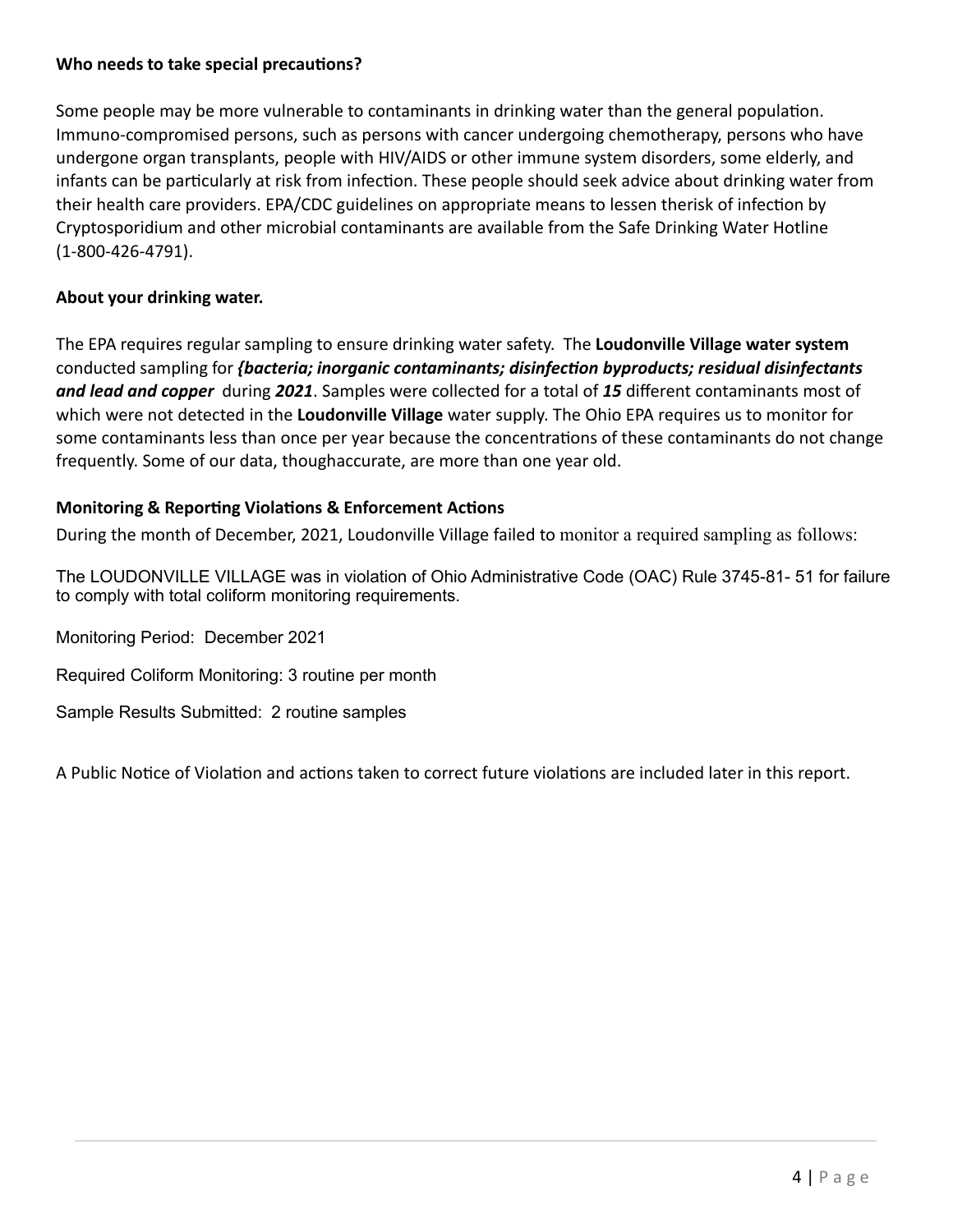Listed below is information on those contaminants that were found in the Loudonville Village drinking water.

| <b>Contaminants</b><br>(Units)                   | <b>MCLG</b>          | <b>MCL</b>           | Level<br>Found | Range of<br><b>Detections</b> | <b>Violation</b> | Sample<br>Year | <b>Typical Source of</b><br><b>Contaminants</b>                                                             |
|--------------------------------------------------|----------------------|----------------------|----------------|-------------------------------|------------------|----------------|-------------------------------------------------------------------------------------------------------------|
| <b>Inorganic Contaminants</b>                    |                      |                      |                |                               |                  |                |                                                                                                             |
| Arsenic (ppb)                                    | 0                    | 10                   | 5.0            | < 3.0 / 5.0                   | <b>No</b>        | 2021           | <b>Erosion of natural deposits;</b><br><b>Runoff from orchards</b>                                          |
| Nitrate (ppm)                                    | 10                   | 10                   | 0.323          | N/A                           | No               | 2021           | <b>Runoff from fertilizer use;</b><br>Leaching from septic tanks,<br>sewage; Erosion of natural<br>deposits |
| <b>Disinfection Byproducts</b>                   |                      |                      |                |                               |                  |                |                                                                                                             |
| <b>TTHMs (Total</b><br>Trihalomethanes)<br>(ppb) | N/A                  | 80                   | 8.22           | 5.66 / 8.22                   | <b>No</b>        | 2021           | <b>By-product of drinking</b><br>water chlorination                                                         |
| HAA5                                             | N/A                  | 60                   | < 6            | < 6 / < 6                     | No               | 2021           | <b>By-product of drinking</b><br>water chlorination                                                         |
| <b>Residual Disinfectants</b>                    |                      |                      |                |                               |                  |                |                                                                                                             |
| <b>Total Chlorine</b><br>(ppm)                   | <b>MCLG</b><br>$= 4$ | <b>MRDL</b><br>$= 4$ | .88            | .58 / 1.19                    | No               | 2021           | <b>Disinfectant</b>                                                                                         |

# **TABLE OF DETECTED CONTAMINANTS**

| <b>Lead and Copper</b>        |                                                                                                              |             |                                                          |                                           |                  |                 |                                                                                     |  |  |
|-------------------------------|--------------------------------------------------------------------------------------------------------------|-------------|----------------------------------------------------------|-------------------------------------------|------------------|-----------------|-------------------------------------------------------------------------------------|--|--|
| <b>Contaminant</b><br>(units) | <b>Action</b><br>Level<br>(AL)                                                                               | <b>MCLG</b> | <b>Individual</b><br><b>Resultsover the</b><br><b>AL</b> | 90% of<br>test levels<br>wereless<br>than | <b>Violation</b> | Year<br>Sampled | <b>Typical source of</b><br><b>Contaminants</b>                                     |  |  |
|                               | 15<br>ppb                                                                                                    | 0 ppb       | $\boldsymbol{0}$                                         | $<$ 5                                     | N <sub>0</sub>   | 2021            | <b>Corrosion of</b><br>household plumbing                                           |  |  |
| Lead (ppb)                    | 0 out of 10 samples were found to have lead levels in excess of the lead action level of 15 ppb.             |             |                                                          |                                           |                  |                 |                                                                                     |  |  |
| Copper<br>(ppm)               | 1.3<br>ppm                                                                                                   | $1.3$ ppm   | 0                                                        | 0.01                                      | N <sub>0</sub>   | 2021            | <b>Corrosion of</b><br>household plumbing;<br><b>Erosion of natural</b><br>deposits |  |  |
|                               | $\Omega$ out of 10 samples were found to have copper levels in excess of the copper action level of 1.3 ppm. |             |                                                          |                                           |                  |                 |                                                                                     |  |  |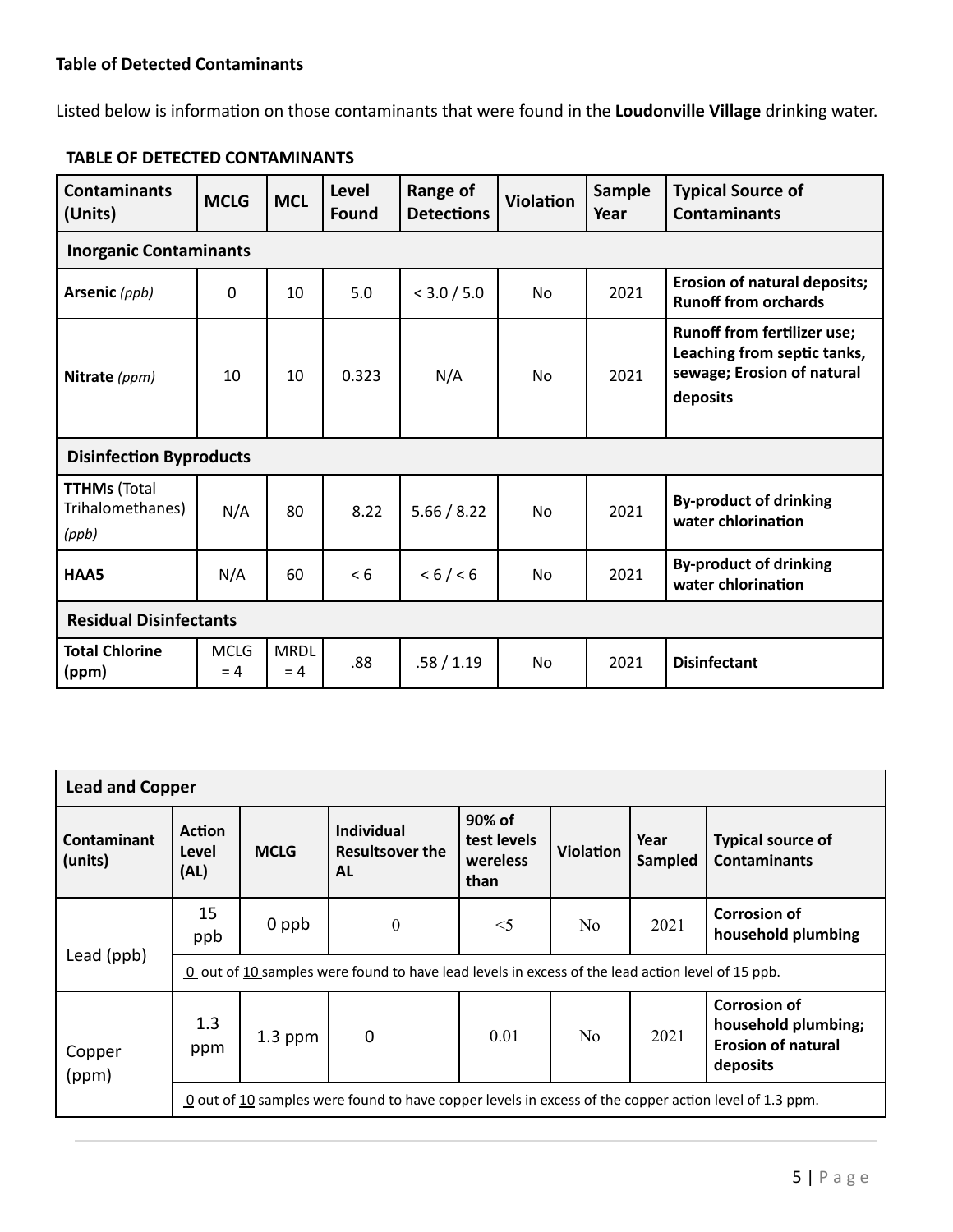#### **Violations**

Loudonville Village was issued a disinfection (CT) violation during the month of December, 2021.

Inadequately treated water may contain disease-causing organisms. These organisms include bacteria, viruses and parasites that can cause symptoms such as nausea, cramps, diarrhea, and associated headaches. 

Loudonville Village returned to compliance in the month following this violation, and has implemented the following procedures to prevent future violations from occurring:

A log book is now maintained to track dates and locations of each sample. A departmental review with all employees is held at the end of each month to review the schedule for samples, and verify that all samples have been taken. The laboratory designated to perform sample tests will also track samples received and notify Loudonville Village if a required sample is not received as scheduled. A Public Notice associated with this violation notice follows later in this report.

#### **Lead Educational Information**

If present, elevated levels of lead can cause serious health problems, especially for pregnant women and young children. Lead in drinking water is primarily from materials and components associated with service lines and home plumbing. Loudonville Village is responsible for providing high quality drinking water but cannot control the variety of materials used in plumbing components. When your water has been sitting for several hours, you can minimize the potential for lead exposure by flushing your tap for 30 seconds to 2 minutes before using water for drinking or cooking. If you are concerned about lead in your water, you may wish to have your water tested. Information on lead in drinking water, testing methods, and steps you can take to minimize exposure is available from the Safe Drinking Water Hotline at 800-426-4791 or at http://www.epa.gov/safewater/lead.

### **Revised Total Coliform Rule (RTCR) Information**

All water systems were required to begin compliance with a new rule, the Revised Total Coliform Rule, on April 1, 2016. The new rule maintains the purpose to protect public health by ensuring the integrity of the drinking water distribution system and monitoring for the presence of total coliform bacteria, which includes E. coli bacteria. The U.S. EPA anticipates greater public health protection under the new rule, as it requires water systems that are vulnerable to microbial contamination to identify and fix problems. As a result, under the new rule there is no longer a maximum contaminant level violation for multiple total coliform detections. Instead, the new rule requires water systems that exceed a specified frequency of total coliform occurrences to conduct an assessment to determine if any significant deficiencies exist. If found, these must be corrected by the PWS.

#### **License to Operate (LTO) Status Information**

In 2021 Loudonville Village had an unconditioned license to operate our water system.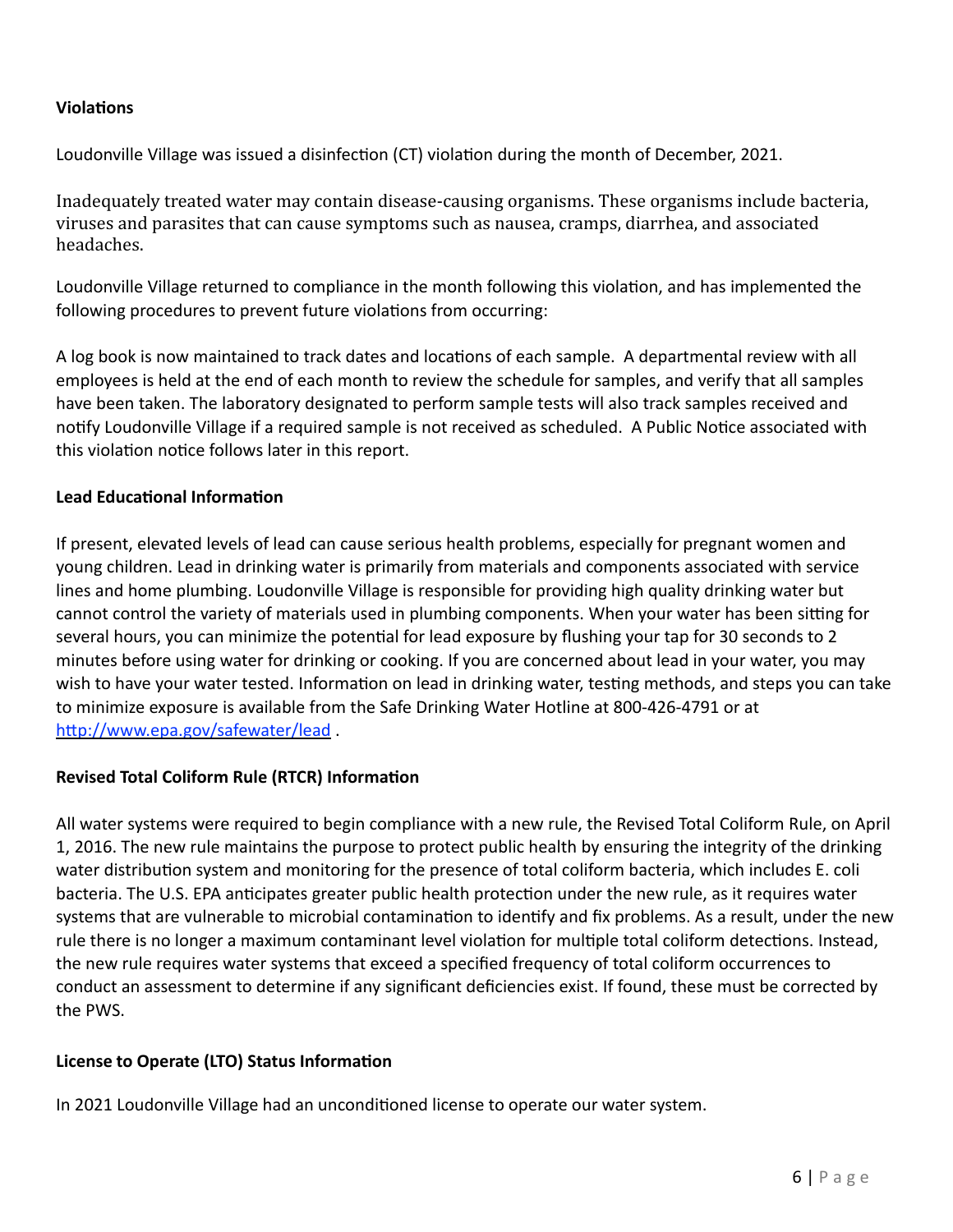# **Public Notice**

#### **DRINKING WATER NOTICE**

#### Monitoring requirements were not met for **LOUDONVILLE VILLAGE**

We are required to monitor your drinking water for specific contaminants on a regular basis. Results of regular monitoring are an indicator of whether or not your drinking water meets health standards. During December 2021, we "did not monitor or test" or "did not complete all monitoring or testing" for total coliform bacteria, and therefore, cannot be sure of the quality of your drinking water during that time.

#### What should I do?

- There is nothing you need to do at this time. You do not need to boil your water or take other corrective actions.
- This notice is to inform you that LOUDONVILLE VILLAGE did not monitor and report results for the  $\bullet$ presence of total coliform bacteria in the public drinking water system during the December 2021 time period, as required by the Ohio Environmental Protection Agency.

#### What is being done?

Upon being notified of this violation, the water supply was required to have the drinking water analyzed for the above mentioned parameters. The water supplier will take steps to ensure that adequate monitoring will be performed in the future.

|       | For more information, please contact | <b>Garret DeWitt</b>                                                                                   | at | (419) 994-4200 |  |
|-------|--------------------------------------|--------------------------------------------------------------------------------------------------------|----|----------------|--|
| or at |                                      | name of contact<br>Loudonville Village Water Department, 156 North Water Street, Loudonville, OH 44842 |    | phone number   |  |
|       |                                      | mailing address                                                                                        |    |                |  |

Please share this information with all the other people who drink this water, especially those who may not have received this notice directly (for example, people in apartments, nursing homes, schools and businesses). You can do this by posting this notice in a public place or distributing copies by hand or mail.

PWSID#: OH0301012

Date distributed: June 10, 2022

Violation ID: 8008409 Tier 3: Routine Monitoring Community (Type 3A)